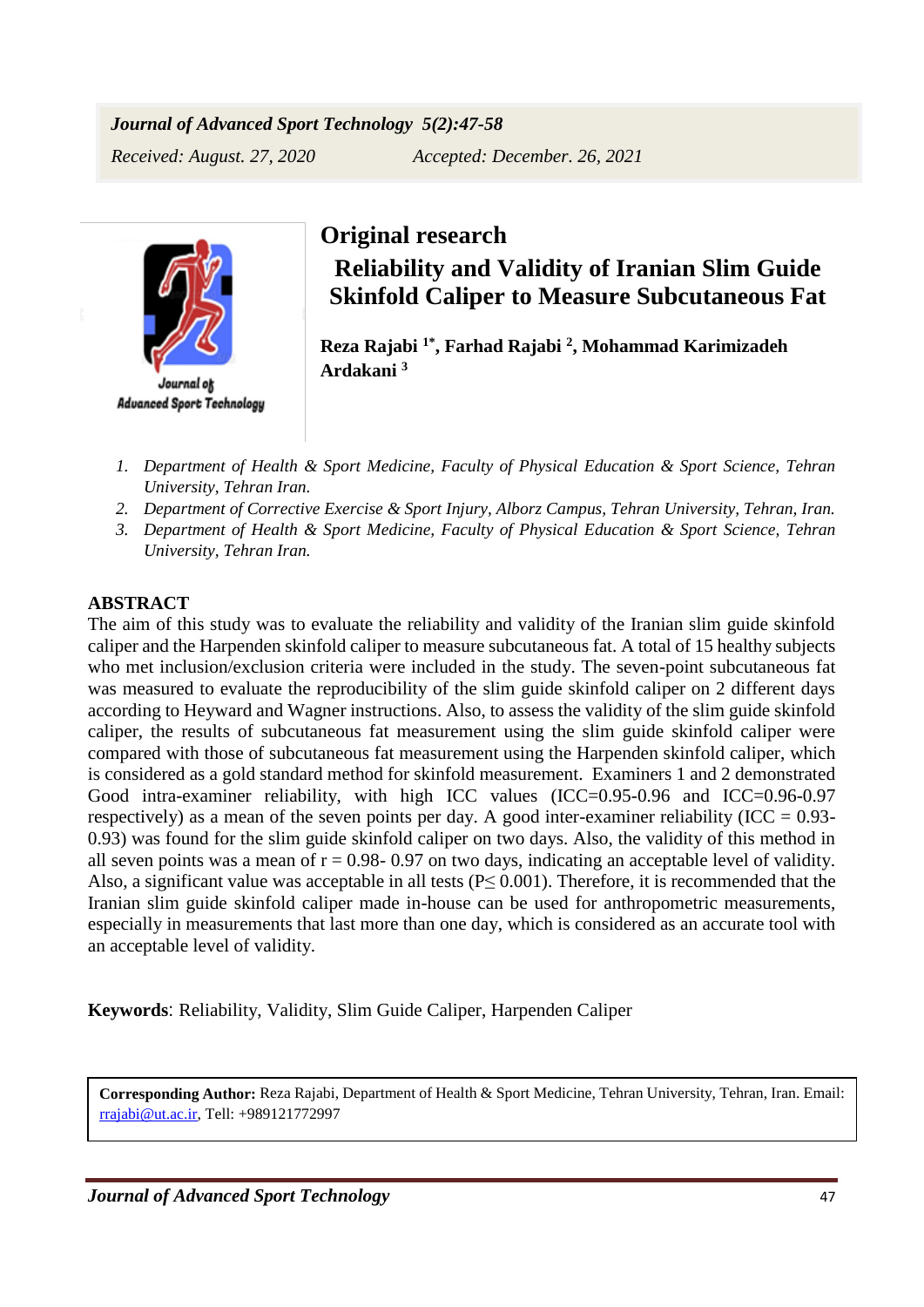#### **INTRODUCTION**

The epidemic of obesity is now considered as one of the most important public health problems facing the world today(1). Obesity can be defined as excessive fat accumulation(2). In fact, the percentage of fat is one of the most important health issues, according to the results from studies, 23.2% of the world adult population is overweight and 9.8% is obese(3). According to the World Health Organization (WHO), the prevalence of obesity is 54% among women and 31 % among men in the Middle East(4-8). Obesity caused by excessive fat accumulation increases both risks of chronic disease and health care costs(9). Therefore, obesity management is an important public health issue(10). There are various ways to measure obesity, one of which is measuring the body fat percentage (BFP)(10-13). Underwater weighing (UWW), ultrasound, bioelectrical impedance analysis (BIA), and dual-energy X-ray absorptiometry (DXA) are among the most common methods of measuring the BFP(10, 14, 15). These methods have high accuracy for measuring the BFP, but they have some limitations such as expensive, lack of simplicity, the failure to perform in the laboratory, non-invasiveness, and the inadequacy in measuring the BFP in large populations(10, 14, 16, 17). The skinfold caliper is a commonly accepted method for measuring the BFP(10, 11).

The skinfold caliper has a calibrated plate and two arms, which are placed on the skin by hand pressure on the lever of movement, and by gradually releasing the hand pressure from the pointer while pushing the caliper arms on the skin, the percentage of fat in millimeters is visible on the calibrated plate. Numerous studies have investigated the BFP(18-21). The skinfold caliper is a non-invasive which indirectly measures the BFP by assessing the amount of subcutaneous fat. This method is composed of two components or compartments and divides the body into fat-free mass and fat mass, and uses the regression equation to calculate the BFP(22, 23). Although the skinfold measurement is a less accurate method than the UWW and DXA, it has advantages such as non-invasiveness, ease to use, portability, no need for special and large space, quick access to results, and lower cost(24-27). One of the most important factors when using an instrument for measuring a variable is its reliability and validity(28). because it should have high accuracy in measurement and can measure the desired variable. In this regard, Jason et al. (2010) evaluated the validity and accuracy of Hand and Lange skinfold calipers. For this purpose, after measuring the BFP in fifty male and female athletes using the Jackson-Pollock's seven-point subcutaneous fat method and DXA and comparing the results, they reported that the selfadministered skinfold caliper had poor individual predictive accuracy for the men and the women as compared to the DXA(18). Also, Aandstad et al. (2014) conducted a study on Norwegian Air Force cadets and evaluated intra-examiner reliability and the validity of BIA and DXA to predict body fat. After conducting their study on 39 men and 26 women, they reported excellent reliability (ICC men =  $0.96$  and ICC female =  $0.93$ ) using the Jackson-Pollock's seven-point subcutaneous fat method, and the validity and accuracy of the skinfold calipers  $(r = 0.88)(29)$ , which is considered as one of the very high values for both the reliability and the validity. Many studies have investigated the reliability and validity of the skinfold calipers using laboratory methods that have been accepted as a reference for measuring body composition and body fat, but as mentioned, the regular use and access to these methods are difficult and costly. In this regard, there are many types of hand skinfold calipers that have been commonly used to measure the BFP. One of these types of common calipers, which is very common to use due to its simplicity, availability, and low cost, is the slim guide skinfold caliper(21, 30). The slim guide skinfold caliper has many applications, however, so far, no studies have been conducted on this model of skinfold caliper and the validity and reliability of the Harpenden skinfold caliper have not been evaluated. This type of caliper has a handle and two metal arms with very good control power and a calibrated plate with a pointer which has a high capability and accuracy in pushing the skin folds. Given that this type of caliper shows higher measurement precision of the amount of fat in millimeters, its use of it requires more experience and expertise(31). Harpenden skinfold caliper is considered as a gold standard method for skinfold measurement with higher accuracy(24, 32). However, no studies so far have investigated the validity and reliability of the slim guide skinfold caliper and the Harpenden skinfold caliper. Given the extensive use of this caliper, it is still not clear whether the slim guide skinfold caliper has good reliability and an acceptable validity to measure the BFP. Therefore, the aim of this study was to evaluate the reliability and validity of the Iranian slim guide skinfold caliper and the Harpenden skinfold caliper in order to measure subcutaneous fat.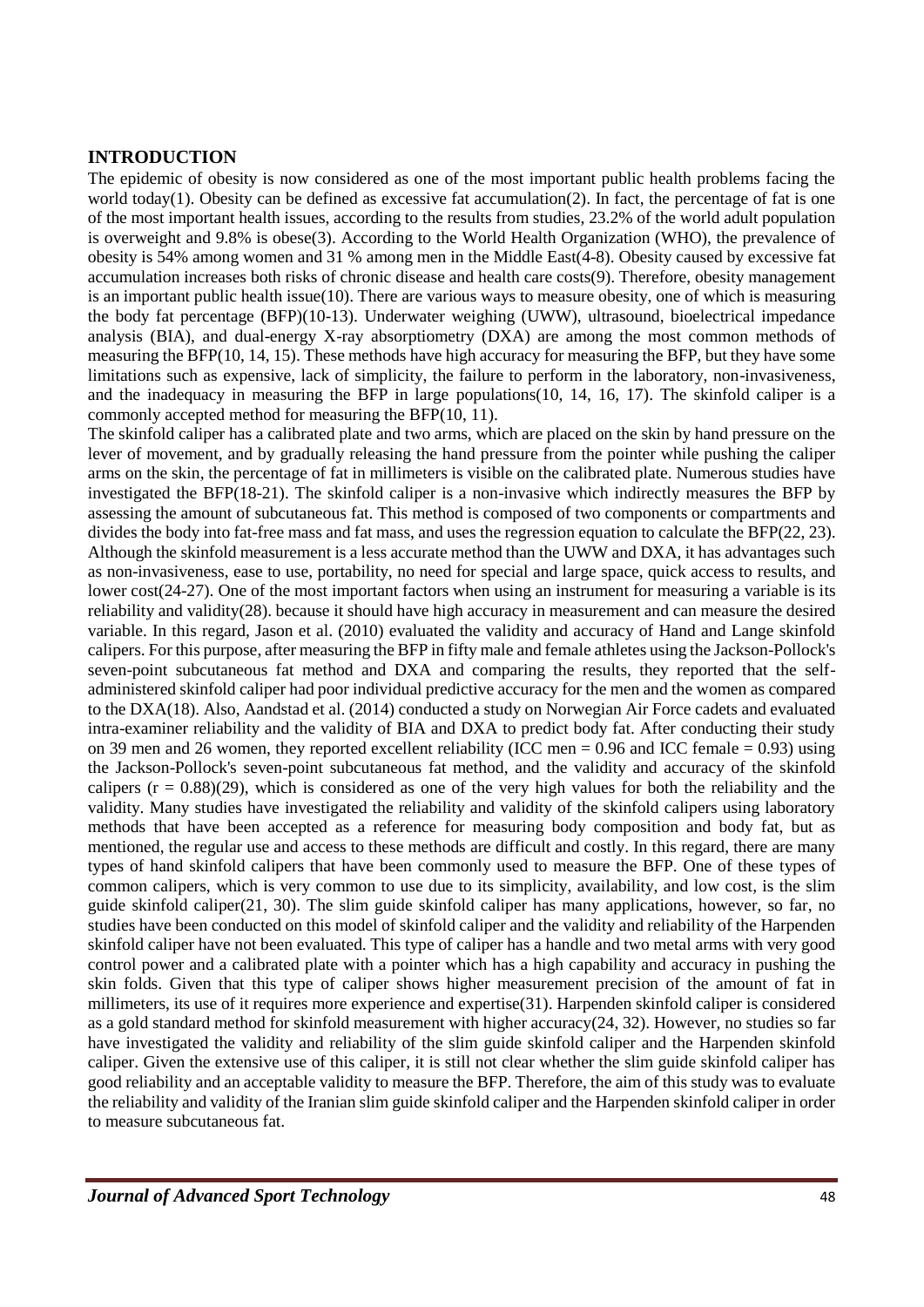### **METHODOLO Subjects**

A quasi-experimental study was conducted on 15 healthy subjects (males with a mean age of  $24 \pm 2.29$  years, a weight of 77.6  $\pm$  8.28 kg and a height of 178.9  $\pm$  4.68 cm). The study population consisted of all students of Tehran University residing in dormitory who participated in this study through a call to measure the BFP. Prior to the start of the study, all steps of the implementation of the study were presented orally to the participants. All subjects provided written informed consent. The study inclusion/exclusion criteria were specified as follows: male gender, no history of specific disease, no history of cardiovascular disease or gastrointestinal problems diagnosed with a doctor and having no physical activity as a professional athlete.

#### **Procedure**

Each subject was asked to be present at a specified time and day to measure the BFP. The anatomical points which included Biceps, Triceps, Subscapular, Iliac crest, Abdominal, Front Thigh and Medial Calf skinfolds were specified based on the instructions of Heyward, Wagner, Lamen et al(29, 33, 34). Using a magic that could be cleaned from the skin of the subjects to reduce the error in measurement, the desired anatomical points were marked(29, 35). After cleaning the skin of the given area, each subject was asked to stand normally in an anatomical position without moving. The BFP was measured using the slim guide skinfold caliper made by internal researchers and the Harponden skinfold caliper(36). In this study, the innovative protocol of Mannion et al. was used to evaluate the reliability(36). First, the first examiner tried to find and mark the anatomical points. Then, he measured the skin fold using both the slim guide skinfold caliper and the Harponden skinfold caliper. After that, the marked marks on the anatomical points related to the skin folds were cleaned and the second examiner tried to find and remark the anatomical points related to the skinfolds and performed the measurements. In the next step, without removing the marks on the skin, the subject returned to the first examiner and once again the measurement was performed to assess the reliability of the measurement from a common mark. This process was repeated for each of the specified skinfolds. Adequate rest time was set between all measurements to prevent the subjects' fatigue. Both examiners had sufficient experience to measure the thickness of the skinfolds using a caliper and they both used the same protocol for measuring skinfolds, in such a way that in the position where the caliper was placed in the examiner's right hand, he stood in front of the subject and using his left thumb, he specified about 1 inch above area and gently pushed it so that separate the skin from the muscle tissue. At this point, the clamps of the caliper were placed on the center of the marked area and the examiner released the handle slowly and gradually with a balanced pressure. The clamps covered the layer separated from the skin and the skin is pushed. Then, after maintaining this position for three seconds, the specified number was read from the caliper and recorded by the second examiner(29, 31). Measurements related to each skin fold were repeated three times using the caliper and their average was recorded as the thickness of the given area(14, 29, 37). Also, all measurements were taken on the right side of the body of the subjects with an accuracy of 0.5 mm(21, 29, 37). The measurement protocol was repeated on the second day at the same time and place to assess the reliability of slim guide skinfold caliper and the Harpenden skinfold caliper.

#### **Statistical Analysis**

Statistical analysis was performed using SPSS version 26. A paired t test was used to compare the means of measurements between examiners on two days. Also, the intra-class correlation coefficient (ICC) was used to assess the reliability and a repeated measures ANOVA was applied to compare the results of three measurements of each examiner on 1 day, In this study, ICC values less than 0.1 are indicative of poor reliability, values between 0.1 to 0.3 demonstrated relatively poor reliability, values between 0.3 to 0.5 showed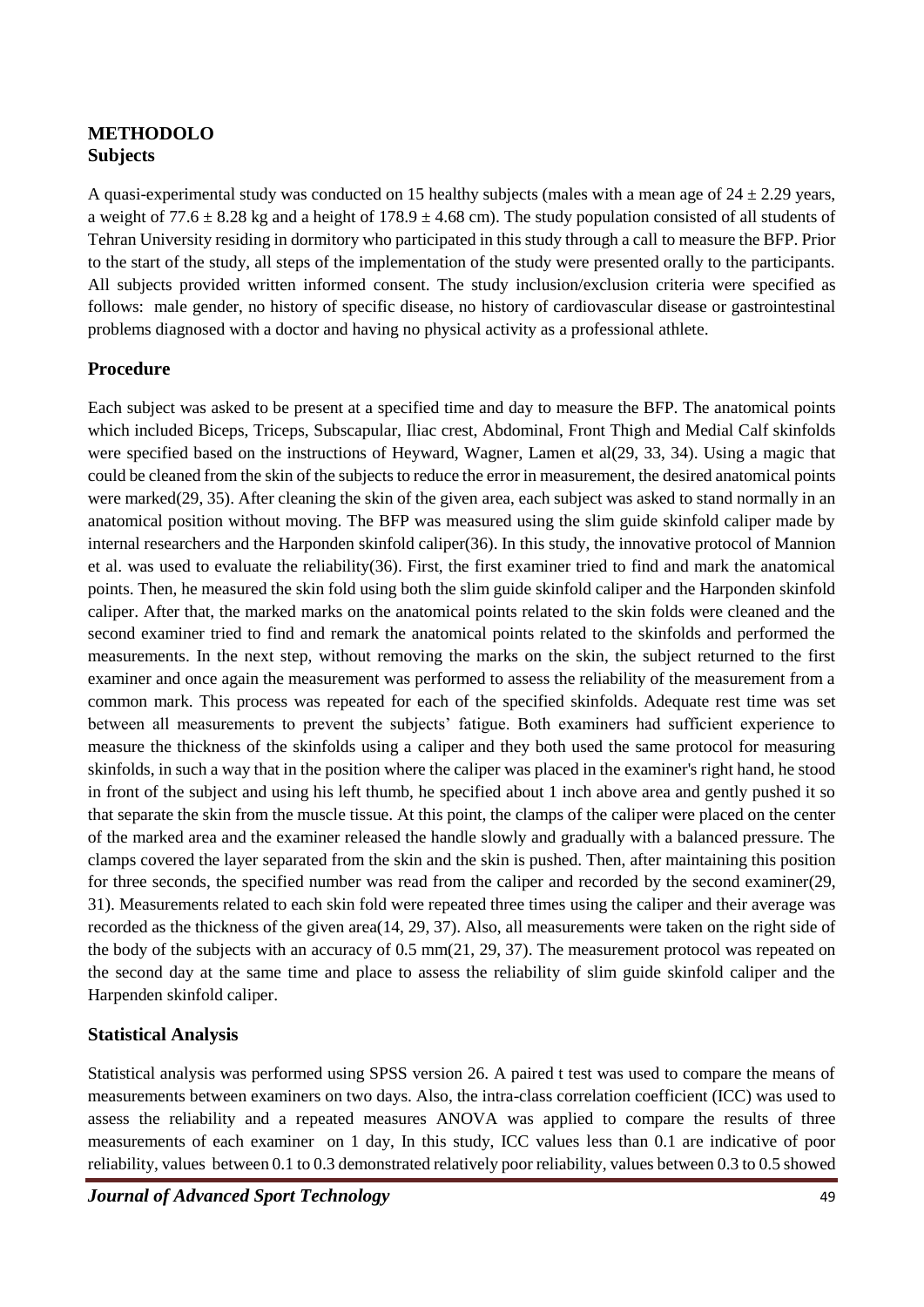medium reliability, values between 0.5 to 0.8 was considered as relatively high reliability and values greater than 0.8 were regarded as very high reliability(38). Moreover, Pearson's correlation coefficient was used to find the correlation between the instruments used in this study. A significance level of  $\alpha = 0.05$  was considered in this study. The formula SEM= SD  $\sqrt{1-ICC}$  was also used to calculate the standard error of measurement (SEM).



**Fig**. 1. Anatomical points on body



**Fig**. 2. Iranian slim guide caliper vs Harpenden caliper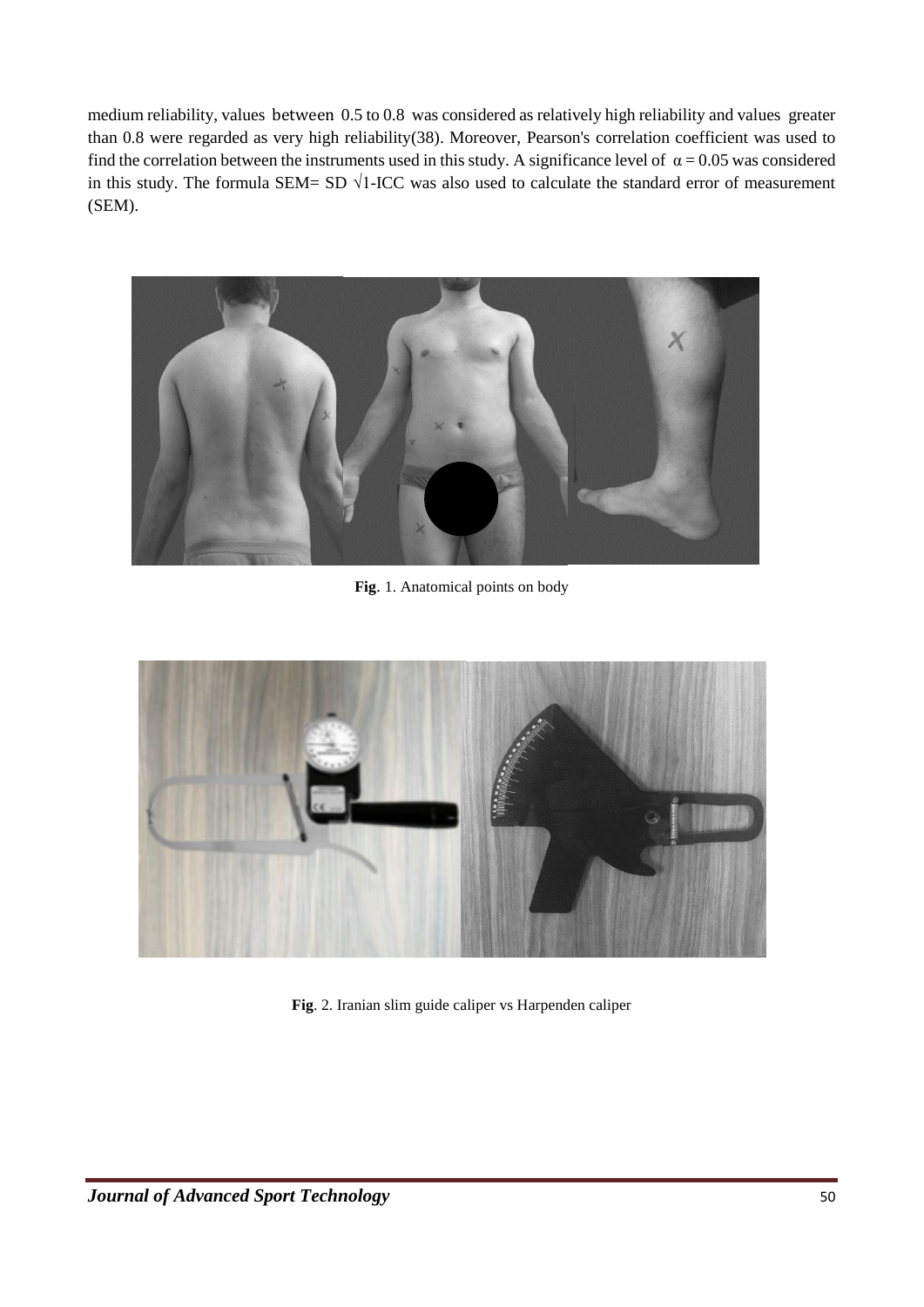#### **RESULTS**

| Sex  | Age (year)    | Height (cm)       | Weight (kg)     |
|------|---------------|-------------------|-----------------|
|      |               |                   |                 |
| Male | $24 \pm 2.29$ | $178.93 \pm 4.68$ | $77.6 \pm 8.24$ |
|      |               |                   |                 |

**Table 1:** Demographic characteristics of the study participants

| <b>Table 2.</b> Intra-examiner reliability reordered for examiner 1 on the two days. |                 |       |             |       |                 |                |             |       |
|--------------------------------------------------------------------------------------|-----------------|-------|-------------|-------|-----------------|----------------|-------------|-------|
|                                                                                      | The first day   |       |             |       |                 | The second day |             |       |
| Skinfolds                                                                            | ICC(Confidence  | P     | Measurement | Mean  | ICC(Confidence  | P              | Measurement | Mean  |
|                                                                                      | Interval)       |       | Error       |       | Interval)       |                | Error       |       |
| Triceps                                                                              | 0.98            | 0.595 | 3.80        | 12.11 | 0.98            | 0.818          | 3.68        | 12.27 |
|                                                                                      | $(0.96 - 0.99)$ |       |             |       | $(0.96 - 0.99)$ |                |             |       |
| Subscapular                                                                          | 0.98            | 0.126 | 2.87        | 13.19 | 0.94            | 0.424          | 2.29        | 12.74 |
|                                                                                      | $(0.95 - 0.99)$ |       |             |       | $(0.86 - 0.97)$ |                |             |       |
| <b>Biceps</b>                                                                        | 0.89            | 0.157 | 1.09        | 4.99  | 0.94            | 0.546          | 1.32        | 4.83  |
|                                                                                      | $(0.76 - 0.95)$ |       |             |       | $(0.87 - 0.98)$ |                |             |       |
| Iliac crest                                                                          | 0.98            | 0.075 | 3.66        | 11.01 | 0.96            | 0.126          | 2.87        | 11.06 |
|                                                                                      | $(0.95 - 0.98)$ |       |             |       | $(0.92 - 0.98)$ |                |             |       |
| Abdominal.                                                                           | 0.98            | 0.424 | 4.53        | 16.83 | 0.98            | 0.454          | 4.35        | 17.49 |
|                                                                                      | $(0.96 - 0.99)$ |       |             |       | $(0.96 - 0.99)$ |                |             |       |
| Thigh                                                                                | 0.98            | 0.122 | 3.94        | 15.25 | 0.97            | 0.976          | 3.76        | 15.51 |
|                                                                                      | $(0.97 - 0.99)$ |       |             |       | $(0.94 - 0.99)$ |                |             |       |
| <b>Medial Calf</b>                                                                   | 0.96            | 0.111 | 2.06        | 11.34 | 0.94            | 0.102          | 2.32        | 11.93 |
|                                                                                      | $(0.92 - 0.98)$ |       |             |       | $(0.87 - 0.97)$ |                |             |       |
|                                                                                      |                 |       |             |       |                 |                |             |       |

As shown in Table 2, the ANOVA results of analysis demonstrated that there was no significant difference between the three measurements made by the first examiner on any of the 2 days (P> 0.05). Also, a repeated measures ANOVA was used to detect differences between the examiners and the results showed that no significant difference was observed between three measurements made by the first examiner on 2 days (P> 0.05).

| <b>Table 3.</b> Intra-examiner reliability reordered for examiner 2 on the two days. |
|--------------------------------------------------------------------------------------|
|--------------------------------------------------------------------------------------|

|                    |                 | The first day | The second day |       |                 |       |             |       |
|--------------------|-----------------|---------------|----------------|-------|-----------------|-------|-------------|-------|
| <b>Skinfolds</b>   | ICC(Confidence  | P             | Measurement    | Mean  | ICC(Confidence  | P     | Measurement | Mean  |
|                    | Interval)       |               | Error          |       | Interval)       |       | Error       |       |
| Triceps            | 0.98            | 0.638         | 4.10           | 12.10 | 0.97            | 0.504 | 4.03        | 13.21 |
|                    | $(0.97-0.99)$   |               |                |       | $(0.94 - 0.99)$ |       |             |       |
| Subscapular        | 0.98            | 0.262         | 2.78           | 12.22 | 0.98            | 0.773 | 2.48        | 11.89 |
|                    | $(0.97-0.99)$   |               |                |       | $(0.95 - 0.99)$ |       |             |       |
| <b>Biceps</b>      | 0.95            | 0.813         | 1.50           | 5.23  | 0.95            | 0.294 | 1.60        | 5.50  |
|                    | $(0.88 - 0.98)$ |               |                |       | $(0.90 - 0.98)$ |       |             |       |
| Iliac crest        | 0.98            | 0.121         | 3.76           | 11.06 | 0.97            | 0.759 | 2.98        | 10.81 |
|                    | $(0.96 - 0.99)$ |               |                |       | $(0.95 - 0.99)$ |       |             |       |
| Abdominal,         | 0.97            | 0.221         | 4.62           | 17.69 | 0.98            | 0.923 | 4.23        | 18.04 |
|                    | $(0.93 - 0.99)$ |               |                |       | $(0.96 - 0.99)$ |       |             |       |
| Thigh              | 0.98            | 0.271         | 4.28           | 15.41 | 0.96            | 0.061 | 3.84        | 16.12 |
|                    | $(0.96 - 0.99)$ |               |                |       | $(0.91 - 0.98)$ |       |             |       |
| <b>Medial Calf</b> | 0.97            | 0.147         | 3.25           | 9.81  | 0.97            | 0.061 | 2.81        | 10.07 |
|                    | $(0.93 - 0.99)$ |               |                |       | $(0.95 - 0.99)$ |       |             |       |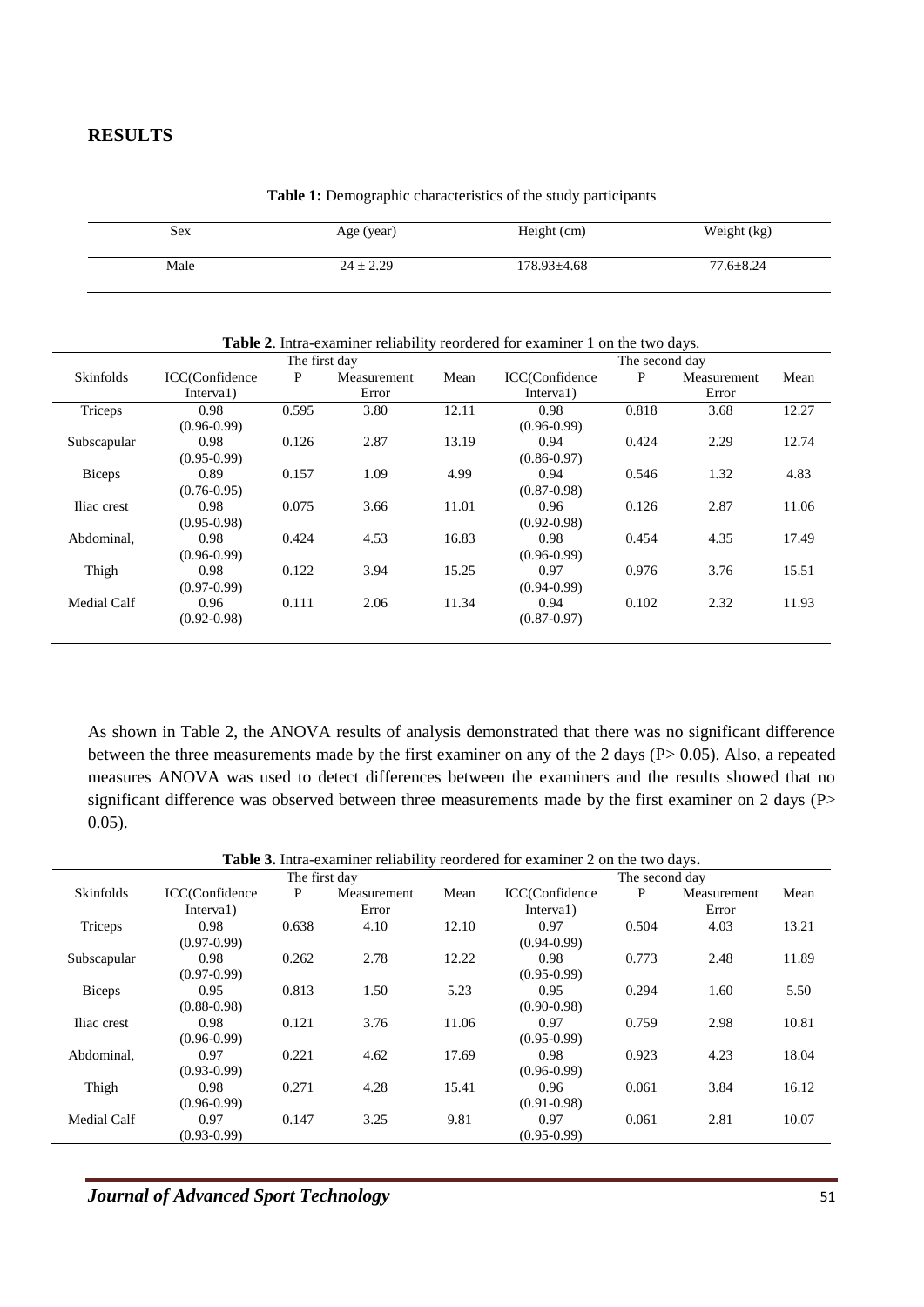As can be seen from Table 3, the ANOVA results of analysis revealed that no significant difference was found between the three measurements made by the second examiner on any of the 2 days ( $P > 0.05$ ). Moreover, a repeated measures ANOVA was applied to detect differences between groups and the ANOVA results showed that there was no significant difference between three measurements made by the second examiner on 2 days  $(P> 0.05)$ 

| <b>Table 4.</b> The intra-examiner reproducibility on two days |                 |              |            |          |        |                 |       |                  |          |              |
|----------------------------------------------------------------|-----------------|--------------|------------|----------|--------|-----------------|-------|------------------|----------|--------------|
|                                                                |                 |              | Examiner 1 |          |        |                 |       | Examiner 2       |          |              |
| Skinfolds                                                      | ICC(Confiden    |              | The        | The mean | Measur | ICC(Confiden    |       | The mean         | The Mean | Measurement  |
|                                                                | ce Interval)    |              | Mean of    | of The   | ement  | ce Interval)    |       | of The           | of The   | <b>Error</b> |
|                                                                |                 | $\mathbf{P}$ | The First  | Second   | Error  |                 | P     | <b>First Day</b> | Second   |              |
|                                                                |                 |              | Day        | Day      |        |                 |       |                  | Day      |              |
| Triceps                                                        | 0.88            | 0.798        | 12.11      | 12.27    | 3.50   | 0.95            | 0.201 | 12.10            | 13.21    | 3.98         |
|                                                                | $(0.64 - 0.96)$ |              |            |          |        | $(0.87 - 0.98)$ |       |                  |          |              |
| Subscapular                                                    | 0.94            | 0.186        | 13.19      | 12.74    | 2.54   | 0.94            | 0.306 | 12.22            | 11.89    | 2.54         |
|                                                                | $(0.82 - 0.98)$ |              |            |          |        | $(0.83 - 0.98)$ |       |                  |          |              |
| <b>Biceps</b>                                                  | 093             | 0.322        | 4.99       | 4.83     | 1.19   | 0.89            | 0.303 | 2.23             | 5.50     | 1.49         |
|                                                                | $(0.80 - 0.97)$ |              |            |          |        | $(0.69 - 0.96)$ |       |                  |          |              |
| Iliac crest                                                    | 0.95            | 0.115        | 11.01      | 10.42    | 3.21   | 0.94            | 0.544 | 11.06            | 10.81    | 3.27         |
|                                                                | $(0.87 - 0.98)$ |              |            |          |        | $(0.84 - 0.98)$ |       |                  |          |              |
| Abdominal,                                                     | 0.96            | 0.147        | 16.83      | 17.49    | 4.34   | 0.97            | 0.318 | 17.69            | 18.4     | 4.35         |
|                                                                | $(0.89 - 0.98)$ |              |            |          |        | $(0.93 - 0.99)$ |       |                  |          |              |
| Thigh                                                          | 0.97            | 0.367        | 15.25      | 15.51    | 3.80   | 0.94            | 0.153 | 15.41            | 16.12    | 3.94         |
|                                                                | $(0.94 - 0.99)$ |              |            |          |        | $(0.84 - 0.98)$ |       |                  |          |              |
| Medial calf                                                    | 0.83            | 0.170        | 11.34      | 11.93    | 1.90   | 0.78            | 0.745 | 9.81             | 10.07    | 2.51         |
|                                                                | $(0.52 - 0.94)$ |              |            |          |        | $(0.45 - 0.89)$ |       |                  |          |              |

As shown in Table 4, the intra-examiner reliability was very high for both examiners on 2 days. Also, the paired t-test results indicated that there was no significant difference between the mean measurements made by each examiner on two days (P>0.05). The paired t-test was used determine the difference in the measurements by each examiner on the two days, and the results showed that there was no significant difference between the assessments of each examiner on 2 days ( $P > 0.05$ ).

|               |                 | The First Day |             |                 | The Second Day |             |
|---------------|-----------------|---------------|-------------|-----------------|----------------|-------------|
| Skinfolds     | ICC(Confidence  | P             | Measurement | ICC(Confidence  | P              | Measurement |
|               | Interval)       |               | Error       | Interval)       |                | Error       |
| Triceps       | 0.93            | 0.998         | 3.78        | 0.97            | 0.517          | 3.82        |
|               | $(0.81 - 0.97)$ |               |             | $(0.93 - 0.99)$ |                |             |
| Subscapular   | 0.98            | 0.360         | 2.82        | 0.98            | 0.348          | 2.241       |
|               | $(0.94 - 0.99)$ |               |             | $(0.95 - 0.99)$ |                |             |
| <b>Biceps</b> | 0.94            | 0.647         | 1.30        | 0.93            | 0.235          | 1.46        |
|               | $(0.83 - 0.98)$ |               |             | $(0.81 - 0.97)$ |                |             |
| Iliac crest   | 0.98            | 0.971         | 3.62        | 0.96            | 0.772          | 2.88        |
|               | $(0.96 - 0.99)$ |               |             | $(0.89 - 0.98)$ |                |             |
| Abdominal,    | 0.97            | 0.616         | 4.51        | 0.99            | 0.728          | 4.24        |
|               | $(0.91 - 0.99)$ |               |             | $(0.98 - 0.99)$ |                |             |
| Thigh         | 0.94            | 0.919         | 3.96        | 0.97            | 0.665          | 3.75        |
|               | $(0.84 - 0.98)$ |               |             | $(0.92 - 0.99)$ |                |             |
| Medial calf   | 0.77            | 0.144         | 2.49        | 0.73            | 0.053          | 2.25        |
|               | $(0.32 - 0.94)$ |               |             | $(0.21 - 0.91)$ |                |             |

**Table 5.** Inter-examiner reliability measured on a common anatomical point on the two day

Table 5 shows the results obtained from the inter-examiner reproducibility marked by each examiner per day. The independent t-test results showed no significant difference was observed between the measurements made by both examiners on 2 days (P> 0.05). Independent t-test was used to determine the differences between the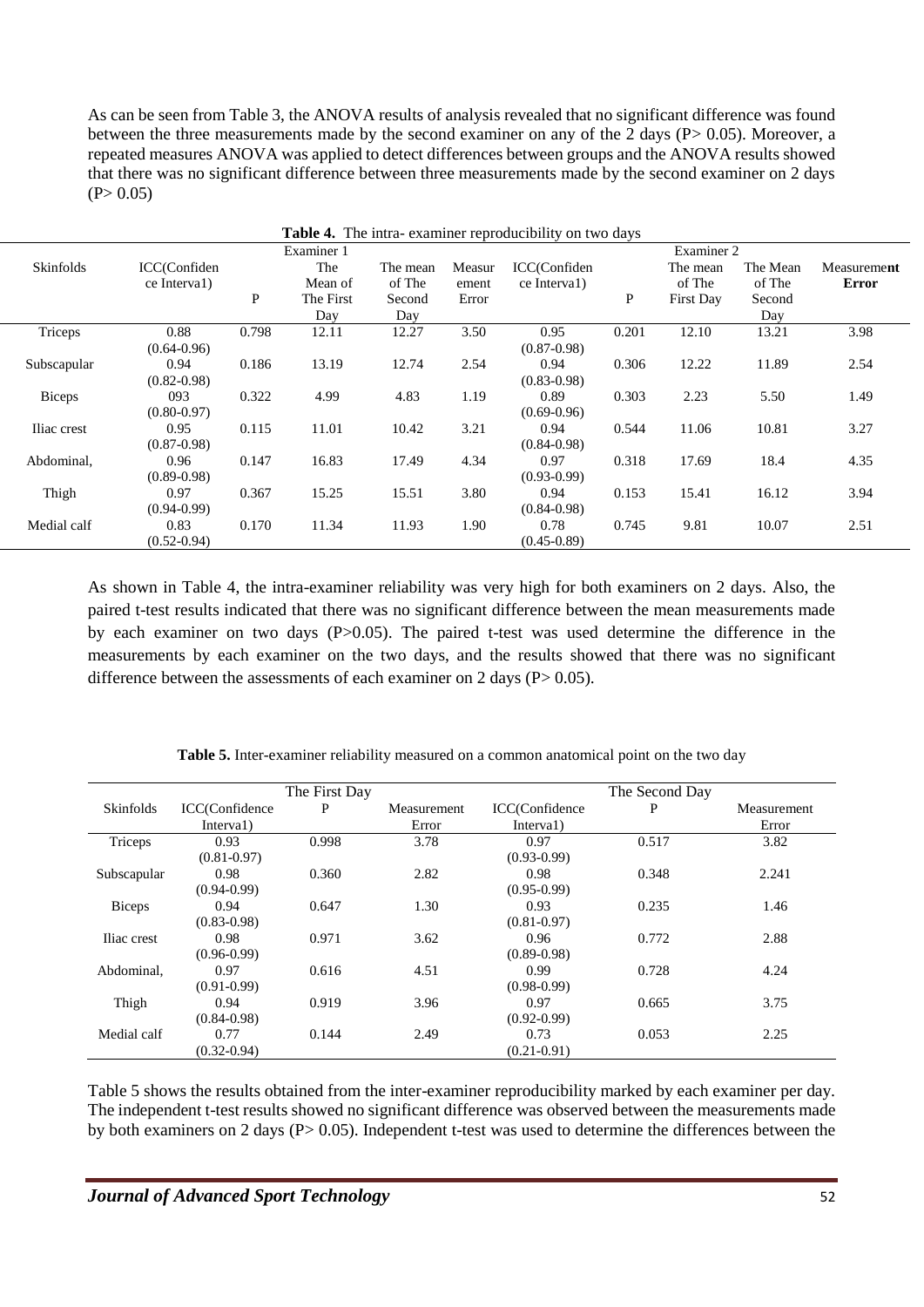examiners and the results demonstrated that there is no significant difference between both examiners with respect to measurements made on common anatomical points  $(P> 0.05)$ .

|                  |                 | Examiner 1 |              |                 | Examiner 2 |      |
|------------------|-----------------|------------|--------------|-----------------|------------|------|
| <b>Skinfolds</b> | ICC(Confidence  | P          | $\mathbf{r}$ | ICC(Confidence  | P          | r    |
|                  | Interval)       |            |              | Interval)       |            |      |
| Triceps          | 0.98            | 0.0001     | 0.98         | 0.97            | 0.0001     | 0.96 |
|                  | $(0.96 - 0.99)$ |            |              | $(0.93 - 0.99)$ |            |      |
| Subscapular      | 0.99            | 0.0001     | 0.98         | 0.99            | 0.0001     | 0.99 |
|                  | $(0.97 - 0.99)$ |            |              | $(0.98 - 0.99)$ |            |      |
| <b>Biceps</b>    | 0.98            | 0.0001     | 0.96         | 0.98            | 0.0001     | 0.97 |
|                  | $(0.94 - 0.99)$ |            |              | $(0.95 - 0.99)$ |            |      |
| Iliac crest      | 0.98            | 0.0001     | 0.97         | 0.98            | 0.0001     | 0.98 |
|                  | $(0.95 - 0.99)$ |            |              | $(0.96 - 0.99)$ |            |      |
| Abdominal,       | 0.98            | 0.0001     | 0.97         | 0.98            | 0.0001     | 0.97 |
|                  | $(0.96 - 0.99)$ |            |              | $(0.96 - 0.99)$ |            |      |
| Thigh            | 0.94            | 0.0001     | 0.88         | 0.99            | 0.0001     | 0.99 |
|                  | $(0.82 - 0.98)$ |            |              | $(0.98 - 0.99)$ |            |      |
| Medial calf      | 0.96            | 0.0001     | 0.93         | 0.97            | 0.0001     | 0.96 |
|                  | $(0.88 - 0.98)$ |            |              | $(0.93 - 0.99)$ |            |      |

**Table 6**. The results of the validity of the Slim Guide skinfold caliper compared to the Harpenden skinfold caliper

As can be seen from Table 6, the values of the slim guide skinfold caliper were very close to those of the Harpenden skinfold caliper, indicating that there was a very high correlation between both calipers.

#### **DISCUSSION**

The aim of this study was to evaluate the intra- and inter-examiner reliability and the validity of the slim guide skinfold caliper in order to measure subcutaneous fat on two days. The results of the present study showed a very high reliability for the slim guide skinfold caliper measuring the skinfolds. Moreover, when the results obtained from the measurement of skin folds using the slim guide skinfold caliper were compared with those obtained from the Harpenden skinfold caliper, indicating an acceptable level of validity in all seven points. As shown in Tables 2 and 3, the ICC values showed that very high intra-examiner reliability was reordered for each examiner on the 2 days. On the first day, the highest reliability was reordered for examiner 1 (ICC= 0. 98), value related to the triceps, subscapular, iliac crest, abdominal and thigh skin folds, and the lowest reliability value (ICC= 0.89) was related to the biceps skinfold. Also, on the second day, the highest reliability value (ICC=  $0.98$ ) was related to the triceps and abdominal skin folds and lowest reliability value (ICC=  $0.94$ ) was related to subscapular, biceps and medial calf skinfolds. Similarly, the highest reliability value (ICC = 0.98) for the skin folds of triceps, abdominal, iliac crest, and thigh was reordered for examiner 2 on both days, and the lowest reliability value ICC= 0.95) was related the biceps skin fold, and on the second day, the highest reliability value (ICC= 0.98) related to subscapular and abdominal skin folds and the lowest reliability value  $(ICC= 0.95)$  was related to abdominal skinfold. As can be seen from Table 4, the high intra-examiner reliability was reordered for both examiners on two days. The highest reliability value (ICC= 0.97) related to thigh skin fold was obtained for both examiners. The lowest reliability value for both examiner 1 (ICC= 0.83) and examiner 2 (ICC= 0.78) was related to medial calf skinfold. These results are consistent with those of a study conducted by Aandstad et al. (2014) evaluating reliability and the validity of BIA and the Harpenden skinfold caliper to predict body fat in military personnel (including 39 men and 26 women)(29). Similar to our study, Jackson-Pollock's seven-point subcutaneous fat method was used for the skinfold measurements(39). In the study, the examiner recorded the amount of fat thickness at each point in such a way that each anatomical point was measured twice, and if the difference between the two measurements performed by the Harpenden skinfold caliper was more than 0.2 mm, the third measurement was performed and the average of three measurements was recorded as the thickness of the skin fold. After analyzing the results of the reliability of Harpenden skinfold caliper via the ICC, the reliability of the Harpenden skinfold caliper measuring the thickness of skin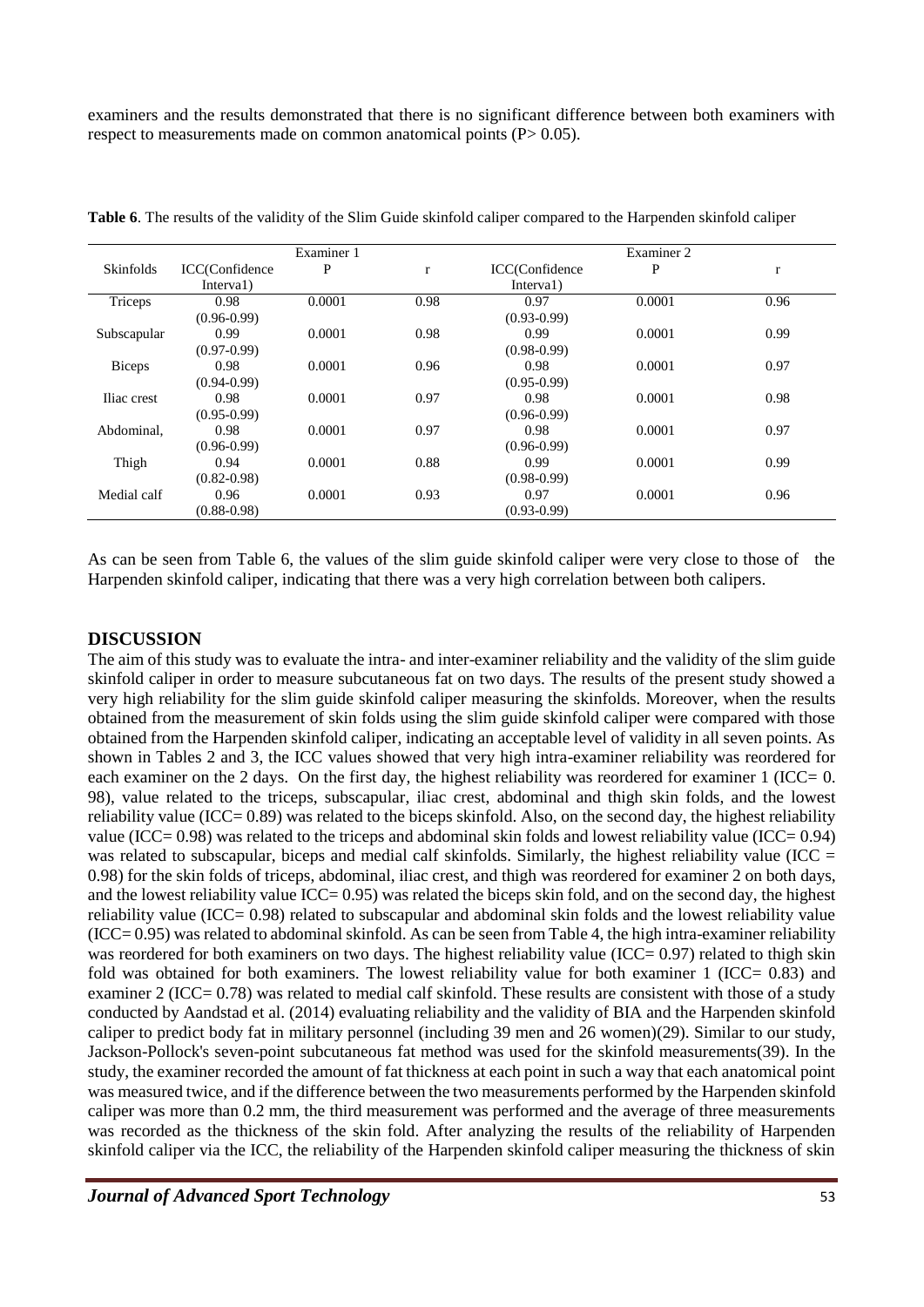folds was reported to be 0.96 for male sand 0.93 for females, indicating very high reliability value. In the study, one of the possible causes of high reproducibility is that the Harpenden skinfold caliper is used to measure the skinfold thickness, which differs from other calipers in terms of pressure distribution on the skin. Is also one of the most accurate skinfold calipers used to measure the skinfold thickness. In addition, the study was performed on a large sample size (n= 65) and when the sample size is large, the variability of the results can decrease(40). In addition, high reliability in the study may be due to the study population consisted of military personnel who had normal fit body and variability in fat amount was observed in them.

Another result of the present study was the inter-examiner reliability to measure the skin fold thickness between the values obtained by them in two consecutive days and measurement made on a common anatomical point. As shown in Table 5, regarding the reliability value between the two examiners based on a common anatomical point, the highest reliability value (ICC $= 0.98$ ) was related to the subscapular and iliac crest skinfolds and the lowest reliability value ( $\text{ICC}= 0.77$ ) was related to the medial calf skinfold on the first day and the highest reliability value (ICC $= 0.97$ ) was related to subscapular skinfold and the lowest reliability value (ICC= 0.73) was related to medial calf skinfold on the second day, indicating a very high reliability value. Also, the independent t-test results demonstrated that no significant difference was observed in the skin fold measurements for any of the anatomical points measured by two examiners on a common anatomical point (P> 0.05). Accordingly, it seemed that when both examiners measured based on the anatomical point by one of the examiners who had more experience in identifying anatomical points, the probability of error decreased and the probability of the same results increased because in the process of performing the measurement, when each of the examiners identified the anatomical points and measured separately them , the probability of error was higher because the probability that both examiners could correctly and equally identify anatomical points was low.

In their study Kisspert and Merrifield demonstrated that the inter-examiner reliability value of skinfold caliper to measure skinfold thickness was reordered ICC= 0.80- 0.85 for males and ICC= 0.62-0.75 for females, indicating relatively high reliability for males, which was consistent with our results but the reliability value was relatively low for females(40), which was inconsistent with our results. The low inter-examiner reliability among females in the study may be attributed to the gender difference because women generally have a higher body fat percentage than men, in addition, in the study, the anatomical points was selected to measure the skinfold thickness of in females, including the abdominal and suprailiac areas, where fat accumulation is higher.

In the present study, when two examiners measured based on a common anatomical point that was identified and marked by only one of them, a very good reliability was obtained. Given that in measurements using skinfold caliper especially when the sample size is large and the study is performed by two examiners, there is no need to clean and find and mark the anatomical points by both of them, which can cause a loss of time and reduce the accuracy of measurement.

Another variable assessed in this study was the validity of the slim guide skinfold caliper, which, like the reliability of this caliper model, had not been investigated in any study so far. The results of Pearson correlation coefficient showed that for examiner 1, the highest validity value  $(r= 0.98)$  was related to triceps, subscapular skinfolds and the lowest validity value ( $r= 0.93$ ) was related to medial calf skinfold. Also, for the examiner 2, the highest validity value  $(r= 0.99)$  was related to subscapular and thigh skinfolds and the lowest validity value  $(r= 0.96)$  was related to medial calf skinfold. This level of validity is very high according to the Harpenden skinfold caliper, which is considered as the gold standard. This result is consistent with Kashef et al.' study, evaluating the validity of digital skinfold caliper and the Harpenden skinfold caliper (r= 0.89)(35). According to the results of the present study, the high reliability value and acceptable validity level of the skinfold caliper may be due to the expertise and high experience of two examiners in identifying anatomical points related to skin folds and the correct use of caliper to measure the skinfolds. Also, the slim guide skinfold caliper is designed in such a way that it makes measurements simple and easy many times, unlike other calipers, such as digital and Lange skinfold calipers, there is a possibility of errors as well as difficulty in accurate assessment of the results due to the complexity and different design of the caliper plate, which may be one of the possible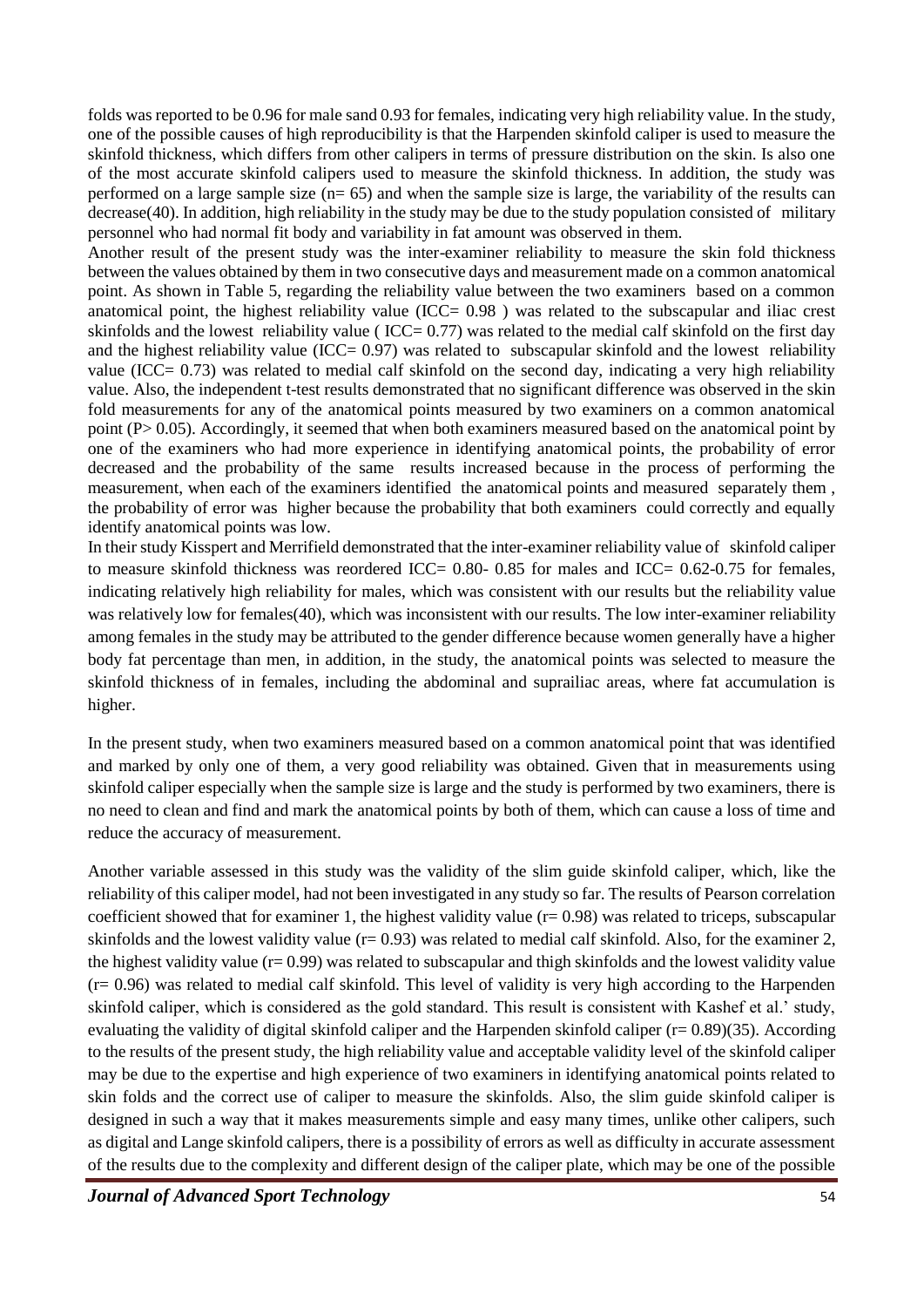reasons for its acceptable validity in this study. Other factor contributing to high reliability of slim guide skinfold caliper are the absence of wide differences as well as the relative integrity in terms of body type of the research subjects and the fact that all subjects have a low body fat percentage, leading to the mean measurements be close to each other. In addition, in this study, of the skinfold measurements were performed on two days at a specific time and place, which could reduce the amount of systematic error made by the examiners. Moreover, the anatomical points to measure the skinfolds were selected in such a way that they could assess the accumulation of fat in almost the whole body. All of these factors can contribute to obtaining the high reliability value and acceptable validity level of the Iranian slim guide skinfold caliper.

#### **CONCLUSION**

The results of the present study demonstrated that the slim guide skinfold caliper, which is commonly used due to its ease to use, low price, non-invasiveness and portability, is an instrument with very high repeatability and acceptable validity to measure skinfolds in males. Therefore, it is recommended that this device can be used for anthropometric measurements in order to the BFP, especially in measurements that last more than one day.

#### **ACKNOWLEDGEMENT**

We thank each of the subjects who participated in the study. This paper has been extracted of research plan to number 4503009/1/8.

#### **REFERENCES**

1. Sturm R. PEER REVIEWED: Childhood Obesity—What We Can Learn From Existing Data on Societal Trends, Part 2. Preventing Chronic Disease. 2005;2(2).

2. Prentice AM, Jebb SA. Beyond body mass index. Obesity reviews. 2001;2(3):141-7.

3. Kelly T, Yang W, Chen C-S, Reynolds K, He J. Global burden of obesity in 2005 and projections to 2030. International journal of obesity. 2008;32(9):1431-7.

4. Khatib O. Noncommunicable diseases: risk factors and regional strategies for prevention and care. EMHJ-Eastern Mediterranean Health Journal, 10 (6), 778-788, 2004. 2004.

5. Slevin E, Truesdale‐ Kennedy M, McConkey R, Livingstone B, Fleming P. Obesity and overweight in intellectual and non‐ intellectually disabled children. Journal of Intellectual Disability Research. 2014;58(3):211-20.

6. Devaux M, Sassi F. Social inequalities in obesity and overweight in 11 OECD countries. The European Journal of Public Health. 2013;23(3):464-9.

7. Kelishadi R, Haghdoost A-A, Sadeghirad B, Khajehkazemi R. Trend in the prevalence of obesity and overweight among Iranian children and adolescents: a systematic review and meta-analysis. Nutrition. 2014;30(4):393-400.

8. Flegal KM, Carroll MD, Kit BK, Ogden CL. Prevalence of obesity and trends in the distribution of body mass index among US adults, 1999-2010. Jama. 2012;307(5):491-7.

9. Eston R, Reilly T. Kinanthropometry and exercise physiology laboratory manual: tests, procedures and data: volume two: physiology: Routledge; 2013.

10. Lee RDNDC. Nutritional assessment. New York, NY: McGraw-Hill; 2013.

11. Jackson AS, Ellis KJ, McFarlin BK, Sailors MH, Bray MS. Cross-validation of generalised body composition equations with diverse young men and women: the Training Intervention and Genetics of Exercise Response (TIGER) Study. British journal of nutrition. 2008;101(6):871-8.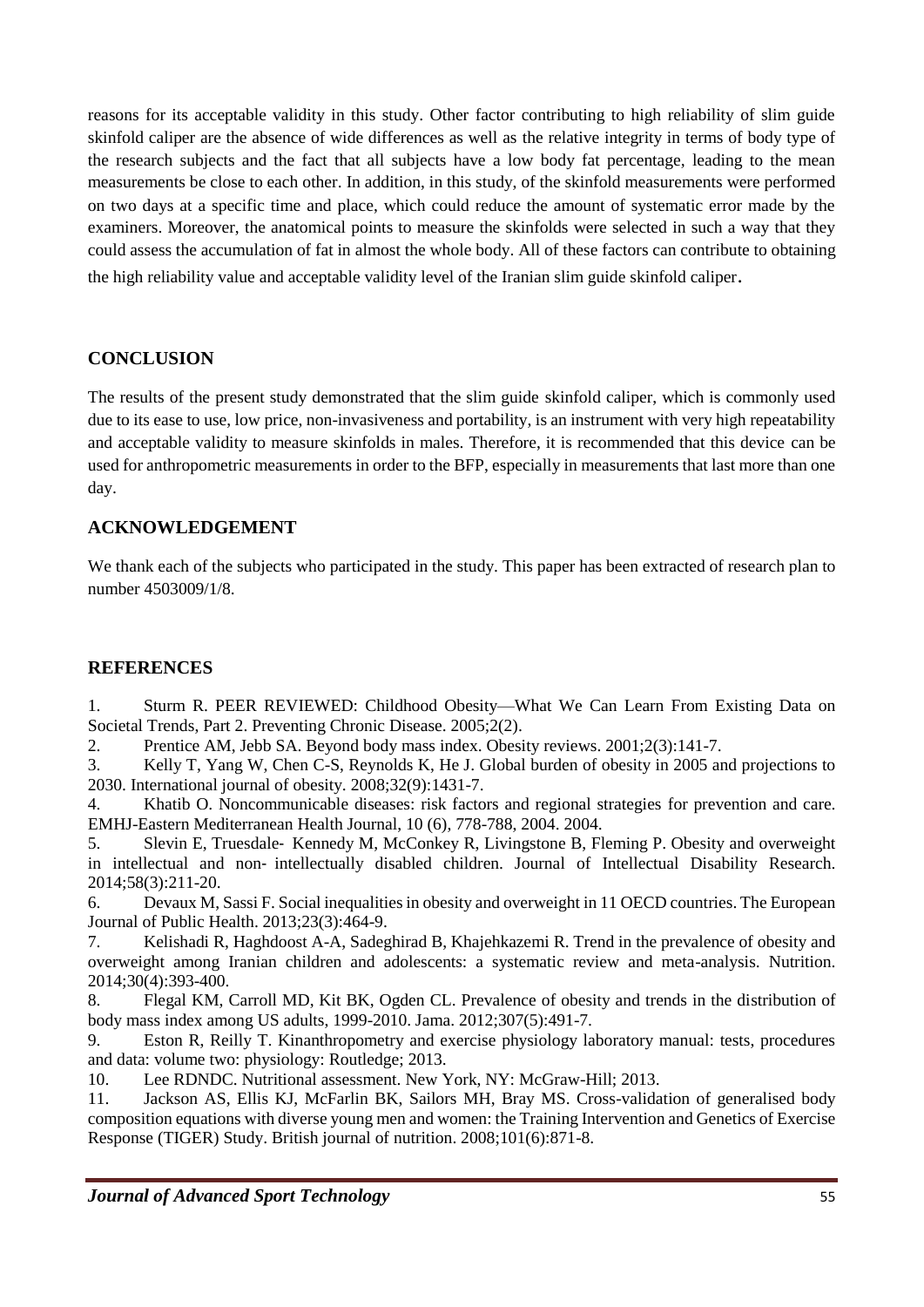12. Hall JE, Hall ME. Guyton and Hall textbook of medical physiology e-Book: Elsevier Health Sciences; 2020.

13. Mohammadi S, Shakerhosseini R, Rastmanesh R, Jafarian K, Amiri Z, Jahangir F. Effects of melatonin supplementation on weight and body fat mass percentage in overweight or obese people. Journal of Inflammatory Disease. 2015;19(5):31-24.

14. Ulbricht L, Neves EB, Ripka WL, Romaneli EF, editors. Comparison between body fat measurements obtained by portable ultrasound and caliper in young adults. 2012 Annual International Conference of the IEEE Engineering in Medicine and Biology Society; 2012: IEEE.

15. Fuller N. Comparison of abilities of various interpretations of bio-electrical impedance to predict reference method body composition assessment. Clinical Nutrition. 1993;12(4):236-42.

16. Wagner DR, Heyward VH. Techniques of body composition assessment: a review of laboratory and field methods. Research quarterly for exercise and sport. 1999;70(2):135-49.

17. Heymsfield S, T. Lohman, and a.e. Wong Z. statical method In Human Body Composition.: humankinetics 2005.

18. Beam JR, Szymanski DJ. Validity of 2 skinfold calipers in estimating percent body fat of college-aged men and women. The Journal of Strength & Conditioning Research. 2010;24(12):3448-56.

19. Gholami M, Eftekhari E, Zafari A, Solatzadeh O. Effect of eight weeks low and moderate intensity aerobic training on levels of HbA1C, some hematological parameters and percent body fat in overweight and obese men with type 2 diabetes. Metabolism and Exercise. 2017;7(2):155-68.

20. Alizadeh mj, b. Rafizadeh, and h. Khanbaba khani. investigate the relationship between body mass index, body fat percentage and some fitness factors related to health and motor fitness of boys in elementary school students in Fuman. physical education & sport science researches. 2017:89-97.

21. Fraser BJ, Blizzard L, Schmidt MD, Dwyer T, Venn AJ, Magnussen CG. The association between muscular power from childhood to adulthood and adult measures of glucose homeostasis. Scandinavian journal of medicine & science in sports. 2019;29(12):1909-16.

22. McRae MP. Male and female differences in variability with estimating body fat composition using skinfold calipers. Journal of Chiropractic Medicine. 2010;9(4):157-61.

23. David N, . Nutritional Assessment. Edition t, editor. Usa, Boston2019.

24. Naz H, Mushtaq K, Butt BA, Khawaja KI. Estimation of body fat in Pakistani adult: A comparison of equations based upon skinfold thickness measurements. Pakistan journal of medical sciences. 2017;33(3):635. 25. Ostojic S. Estimation of body fat in athletes: skinfolds vs b. 2006.

26. Zando K, Robertson R. The validity and reliability of the Cramer Skyndex caliper in the estimation of percent body fat. J Athletic Training. 1987;22:23-5.

27. Williams CA, Bale P. Bias and limits of agreement between hydrodensitometry, bioelectrical impedance and skinfold calipers measures of percentage body fat. European journal of applied physiology and occupational physiology. 1998;77(3):271-7.

28. Rajabi R, and H. Samadi. correctional movement lab. Tehran,Iran: Tehran: Institute of Printing and Publishing, University of Tehran.; 2016.

29. Aandstad A, Holtberget K, Hageberg R, Holme I, Anderssen SA. Validity and reliability of bioelectrical impedance analysis and skinfold thickness in predicting body fat in military personnel. Military medicine. 2014;179(2):208-17.

30. Ravindranath J, Pillai PPS, Parameswaran S, Kamalanathan SK, Pal GK. Body fat analysis in predialysis chronic kidney disease: multifrequency bioimpedance assay and anthropometry compared with dual-energy x-ray absorptiometry. Journal of Renal Nutrition. 2016;26(5):315-9.

31. Quintas MR, Andrade TF, Restivo MT, Amaral T. LipoWise: a new generation of skinfold calipers. Sensors & Transducers. 2015;185(2):162.

32. Rutherford W, Diemer GA, Scott ED. Comparison of Bioelectrical Impedance and Skinfolds with Hydrodensitometry in the Assessment of Body Composition in Healthy Young Adults. ICHPER-SD Journal of Research. 2011;6(2):56-60.

33. Heyward VH, Wagner DR. Applied body composition assessment: Human Kinetics; 2004.

34. Lohman TG, Roche AF, Martorell R. Anthropometric standardization reference manual: Human kinetics Champaign; 1991.

35. Kashef M, Zare Karizak S, Shabani M. The Comparison and Validation of Selected Tools for Estimating Fat Percentage in Inactive Girls. Journal of Sport Biosciences. 2013;5(4):65-76.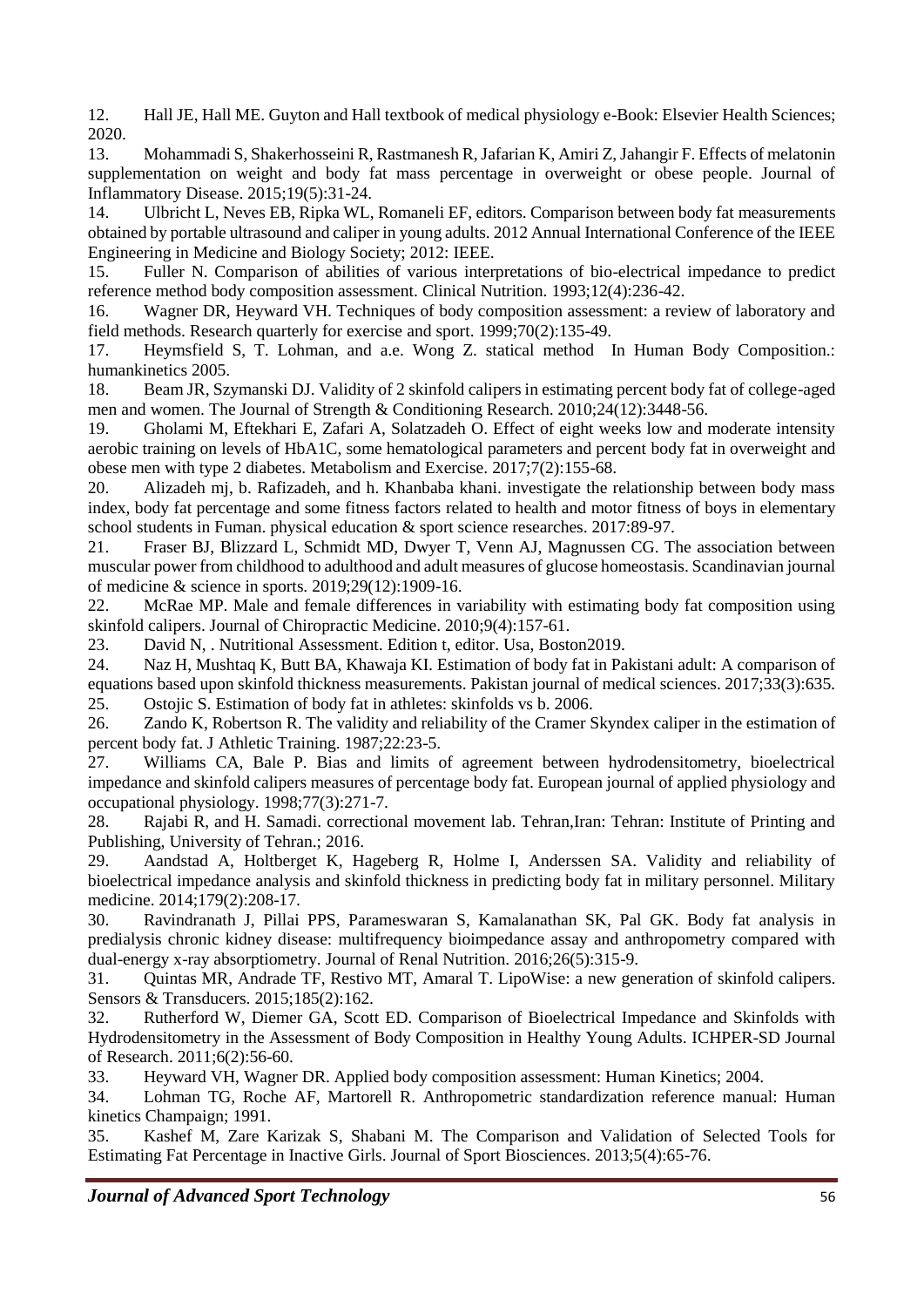36. Mannion AF, Knecht K, Balaban G, Dvorak J, Grob D. A new skin-surface device for measuring the curvature and global and segmental ranges of motion of the spine: reliability of measurements and comparison with data reviewed from the literature. European Spine Journal. 2004;13(2):122-36.

37. Amaral TF, Restivo MT, Guerra RS, Marques E, Chousal MF, Mota J. Accuracy of a digital skinfold system for measuring skinfold thickness and estimating body fat. British Journal of Nutrition. 2011;105(3):478-84.

38. Alversia Y. Doing quantitative research in education with SPSS. Taylor & Francis; 2011.

39. Nevill AM, Metsios GS, Jackson A, Wang J, Thornton J, Gallagher D. Can we use the Jackson and Pollock equations to predict body density/fat of obese individuals in the 21st century? International journal of body composition research. 2008;6(3):114.

40. Kispert CP, Merrifield HH. Interrater reliability of skinfold fat measurements. Physical therapy. 1987;67(6):917-20.